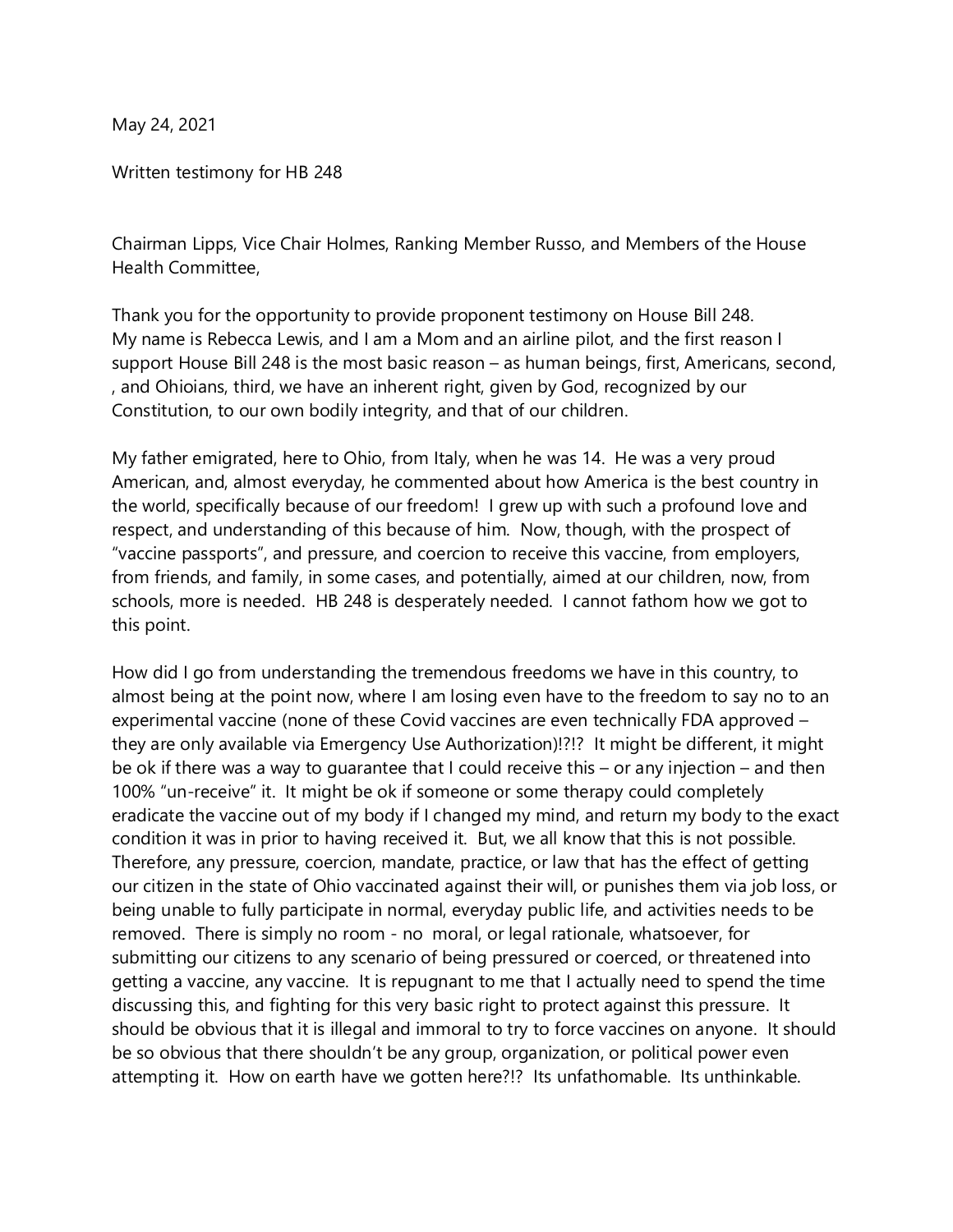Beyond the basic, what should be "hit-you-over-the-head" obvious issue of human, and American freedom, I actually just encountered a much more time-critical, pressing reason that HB 248 is needed. Very inexplicably, and shockingly, I was just informed in the last couple of weeks that my 4 year old son, who is registered to begin attending a private preschool in the Fall, will now suddenly, not be welcomed into that class unless he is fully vaccinated!! Obviously, the experimental Covid vaccines do not yet have even Emergency Use Authorization for very young children, but our preschool teacher was talking about all the other "traditional" vaccines. Somehow, this teacher, who we loved, who my son was getting excited to get to know, and already looking forward, in his own little way, to being in her class, somehow she just decided that now vaccines will be required, with no exemptions honored. I did not think, and am still not sure that this is legal under the current Ohio vaccine exemption laws. We had our daughter, several years ago, attend this same preschool, with this same teacher, being exempted from her vaccines per the applicable Ohio state laws, with no issues. Now, that apparently has changed!! Well, from my understanding, HB 248 would tighten up these exemption laws, and allow my son to attend preschool this Fall, without us having to vaccinate him, against our very sincerely held beliefs, and desires surrounding this issue. We need HB 248 immediately! I want my son to be able to attend this preschool, without our parental rights to decide his medical care being infringed on in any way!! We literally don't have time for this bill to sit around, to be bounced back and forth through committees, and never-ending hearings, etc, etc, etc. Please, please, please pass this bill now!

Of course, opponents to this bill will argue that they are worried about others' health. That is reasonable. No one want to put anyone's health in jeopardy, not our own, our own family's, or anyone in the larger community. But, I think we are truly starting to understand the real science behind viruses, bacteria, infections, herd immunity, etc, now. Especially after the past year of this virus. The solid, scientific truth is – masks do not work against viruses. Vaccines, of any kind, are mostly unnecessary, and generally, inherently, dangerous, not helpful. So much of what we thought we always knew about vaccines "saving" us from diseases like Polio, and Smallpox, etc, etc, is, unfortunately, untrue, and unscientific. The truth has been obscured, and manipulated, at best. Many excellent doctors, researchers, and scientists know this, and have written and spoken about it for decades. Unfortunately, they are often censored, and marginalized.

We have many, many ways that we can strengthen our immune systems naturally, and safely, and ward off colds, flus, and viruses. Again, many brilliant doctors, researchers, and scientists know about, and have written, and spoken about this for decades. Among these methods are – sufficient sleep, exercise, sunlight, fresh air, good nutrition, vitamin D, and C supplementation, zinc, iodine, magnesium, countless different herbs, teas, tinctures, essential oils, hydroxychloroquine, Ivermectin, on and on, and on. The list is likely almost endless. This is the truth. This is scientific. And many of us know this, because we actually practice many of these things, ourselves, already! However, our mainstream media, and